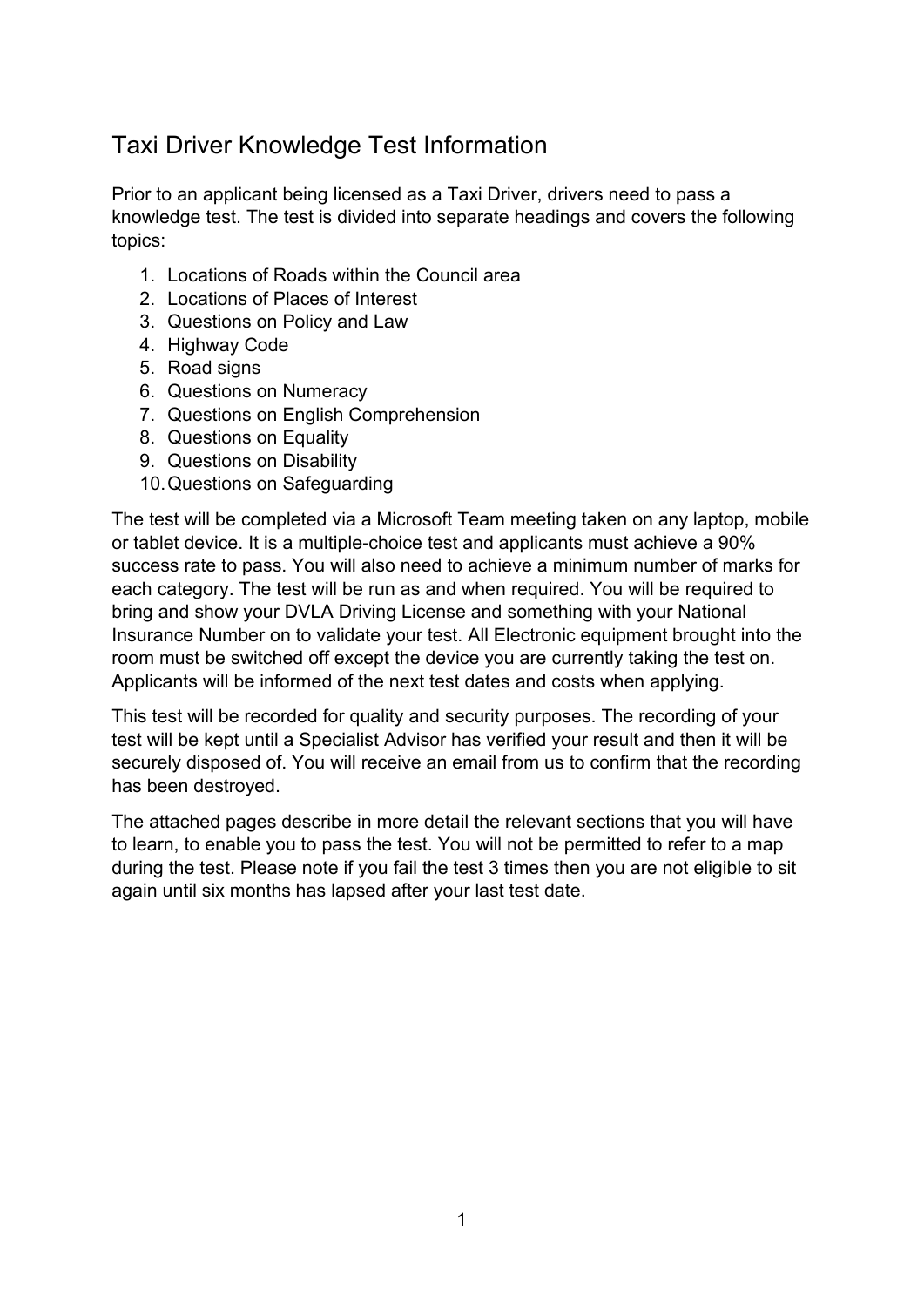# **1. Locations of Roads within the area**

# **2. Places of Local Interest**

# **3. Questions on Policy and Law**

In this section you will be asked a number of questions on the conditions of a Taxi Driver's License. You will also be asked questions on Road Traffic Legislation similar to those in the DVLA driving license test.

# **4. Questions on the Highway Code**

You will be asked a number of questions on the Highway Code.

# **5. Questions on Road Signs**

You will be presented a number of road traffic signs and be asked to identify their meaning.

# **6. Questions on Basic Numeracy**

You will be asked basic numeracy questions and given a scenario where you will have to use mental arithmetic to answer the question.

# **7. Questions on English Comprehension**

You will be asked English comprehension questions where you are given a passage and will have to provide an answer from the information given to you.

# **8. Questions on Equality**

You will be asked questions on equality where you will have to provide an answer from the information given to you.

# **9. Questions on Disability**

You will be asked questions on Disability where you will have to provide an answer from the information given to you.

# **10. Questions on Safeguarding**

You will be asked Safeguarding questions and given a scenario where you will have to provide an answer from the information given to you.

# **GENERAL INFORMATION**

# **TYPES OF LICENCE**

The type of licence required will depend upon the type of work undertaken.

i) Hackney Carriages Drivers Licence ii) Private Hire Drivers Licence

iii) Operators Licence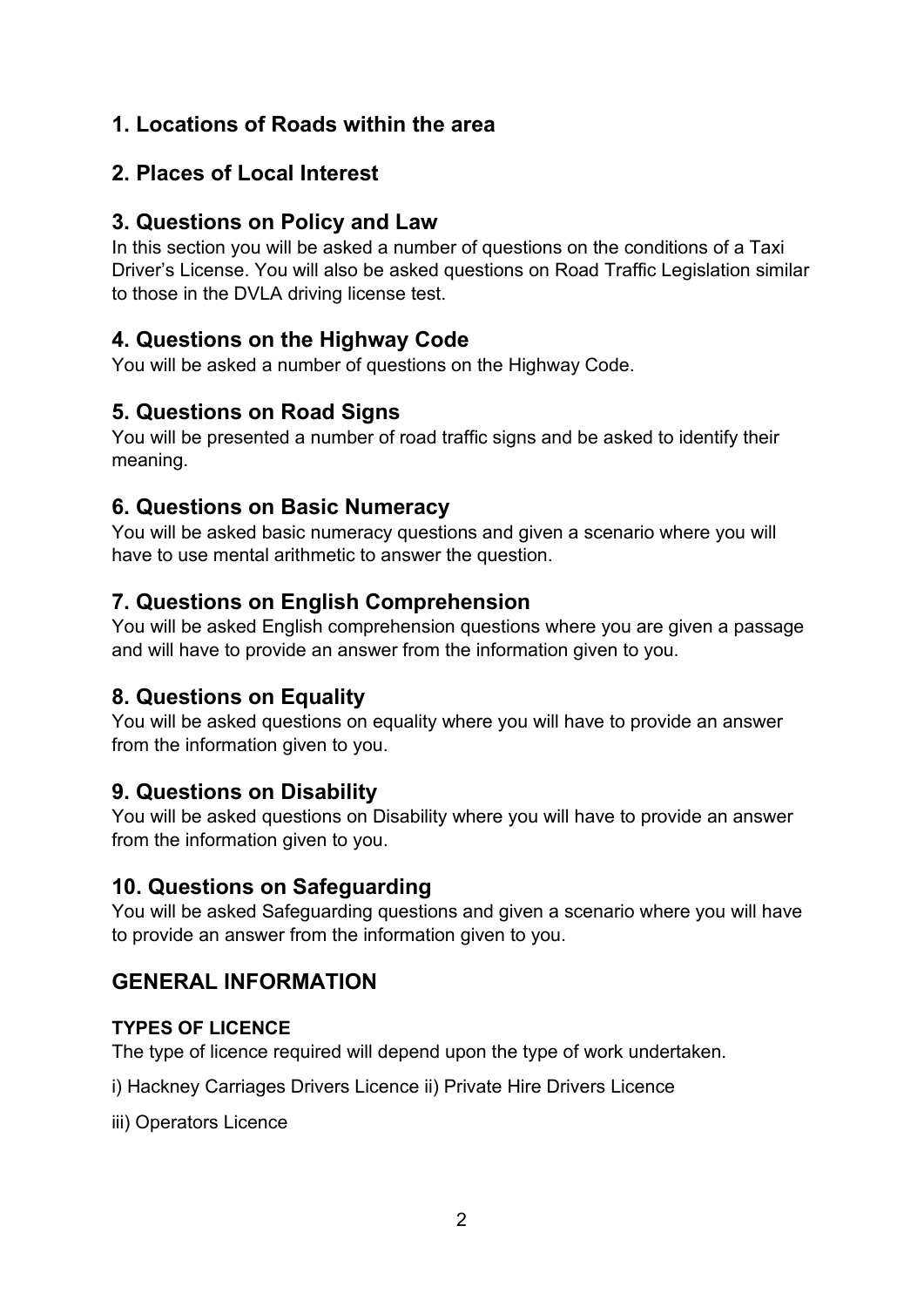## **DURATION OF LICENCES**

All vehicle licences are renewable annually and can only be issued for the full period of 12 months.

Driver's licences are also renewable annually but may be renewed on a three yearly basis if requested, up to the age of 62 years. Driver's licences will also only be issued for a minimum period of 12 months. All renewal applications MUST be accompanied by the DVLA Drivers Licence (paper section) for inspection, accompanied by a Medical Certificate where required.

Please note, **Expired Licences cannot be renewed after the date of expiry. Any expired licence will require a new application which means in the case of a Hackney Carriage or Private Hire Drivers Licence a further Disclosure and Barring Service check and a full medical examination.** 

## **LICENCE FEES**

The fees include elements for administration costs and enforcement which will be renewed annually. A separate charge will be made for the supply of vehicle identification plates. This sum will be refunded on return of the identification plate if, in the opinion of the Licensing Officer, the plate is in such a condition that it can be reused. Applicants will be advised of the fees and charges at the time of application or upon request.

## **LICENSING FORMS**

Dual Drivers Licence application forms are used allowing applicants to drive either Hackney Carriage, Private Hire Vehicles or both categories of vehicle. The licence issued will clearly show the purpose for which the licence has been granted.

## **UNAUTHORISED DRIVERS AND INSURANCE LIABILITY**

Drivers and Proprietors are reminded of the requirements of Part IV of the Road Traffic Act 1988 in relation to the provision of Third-Party Insurance (see Section 40 of the 1847 Act and Section 48 of the 1976 Act). No person should act as a driver without the consent of the proprietor. Proprietors may be liable for insurance offences committed by the driver.

## **KNOWLEDGE TEST**

All new applicants for a Hackney Carriage and/or Private Hire Drivers Licence will be required to sit and pass a Knowledge Test of the Local Council area. Further details of the Test can be obtained from the Licensing Officer.

# **DRIVING STANDARDS AGENCY TEST**

All new applicants for a Hackney Carriage/Private Hire Drivers Licence will have to pass the Driving Standards Agency Taxi Driving Test and Assessment prior to licensing.

# **DRIVING ABILITY**

If at any time upon complaint or otherwise there appears to be a reason to doubt the driving of any person is not of a satisfactory standard, whether for medical or other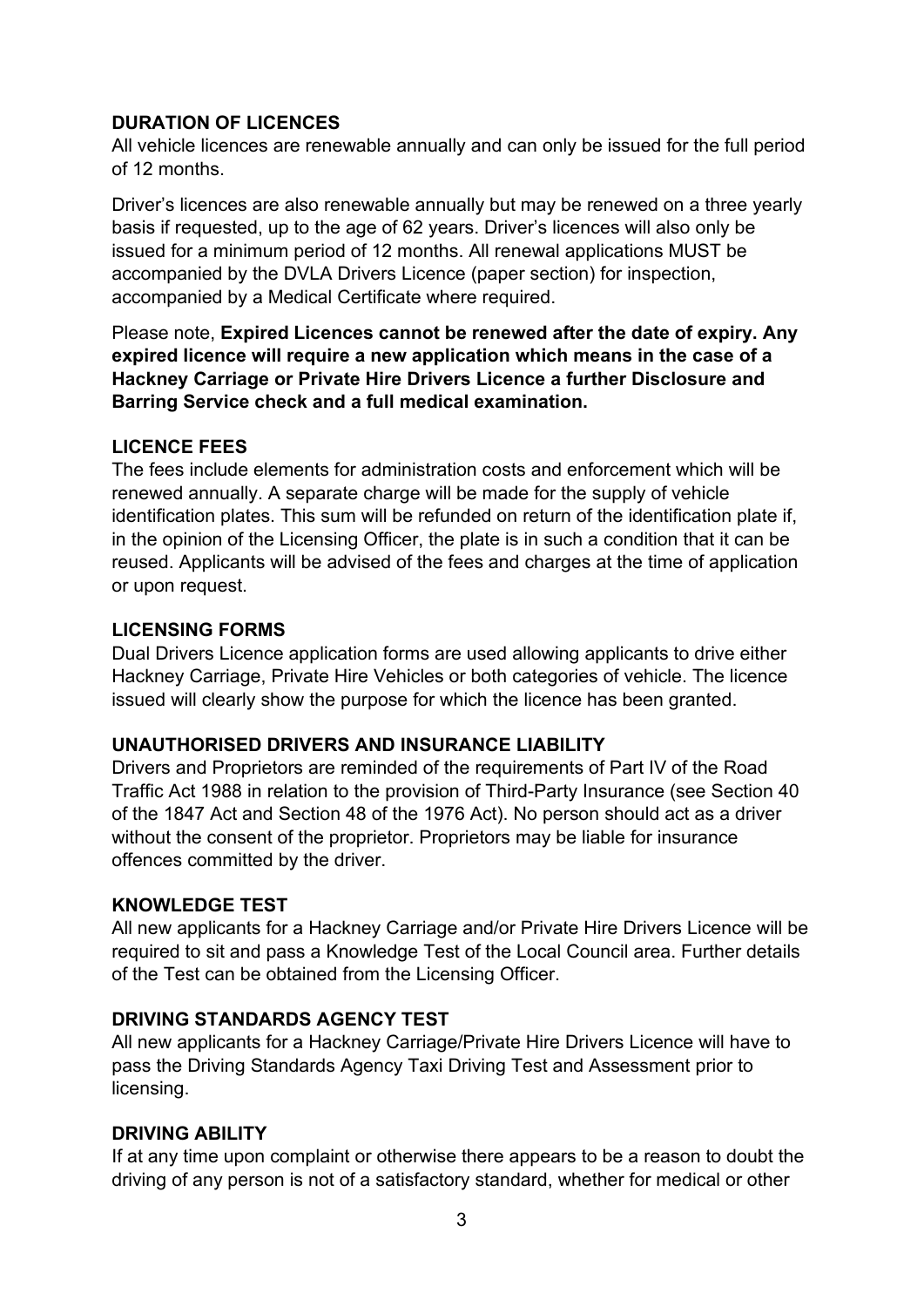reasons, the Council may require the licence holder to pass the Driving Standards Agency Taxi Driving Test and Assessment.

As from 1st January 2008 any licensed Hackney Carriage or Private Hire driver whose DVLA licence is endorsed with more than 6 points in a two year period will also have to pass the Driving Standards Agency Taxi Driving Test and Assessment within a period of six months from an agreed date.

## **FITNESS**

A Medical Certificate and Eyesight Test from your own registered Medical Practitioner is required, on a form supplied by the Council, at initial application and then at 45, 50, 55, 60 and 65 years of age and every year thereafter.

On each renewal of a licence applicants are required to make a declaration as to their physical and mental fitness.

# **GOOD CHARACTER**

Applicants are required to submit information on the Application Form concerning their previous employment and history, together with business and personal references. If there is any doubt about the suitability of a person to act as a licensed driver the application will be referred to the Director of Service Delivery for decision. If an application is refused there is a Right of Appeal to the Magistrates Court. Similarly, if at any time there is any reason to doubt that a person is a fit and proper person to hold a drivers licence, the matter will again be referred to the Director of Service Delivery for decision. Again, there is a Right of Appeal to the Magistrates Court.

# **CONVICTIONS / CAUTIONS / ANTI SOCIAL BEHAVIOUR ORDERS / ACCEPTABLE BEHAVIOUR CONTRACT/AGREEMENT**

Any licensed driver shall within seven days report to the Council in writing details of any conviction imposed on him or her during the period of the licence which will also include motoring offences, cautions, anti-social behaviour orders (ASBOs) and acceptable behaviour contract/agreement (ABA).

# **SUSPENSION, REVOCATION OR REFUSAL OF A DRIVERS LICENCE**

The Council may suspend, revoke or refuse to renew a licence on any of the following grounds:

Since the grant of the licence, the Licensee has:-

(a) been convicted of an offence involving dishonesty, indecency, violence or drink/drug related offences or

(b) been convicted of an offence under, or has failed to comply with, the provisions of the Town Police Clauses Act 1847 or of Part 2 of the Local Government (Miscellaneous Provisions) Act 1976 or

(c) any other reasonable cause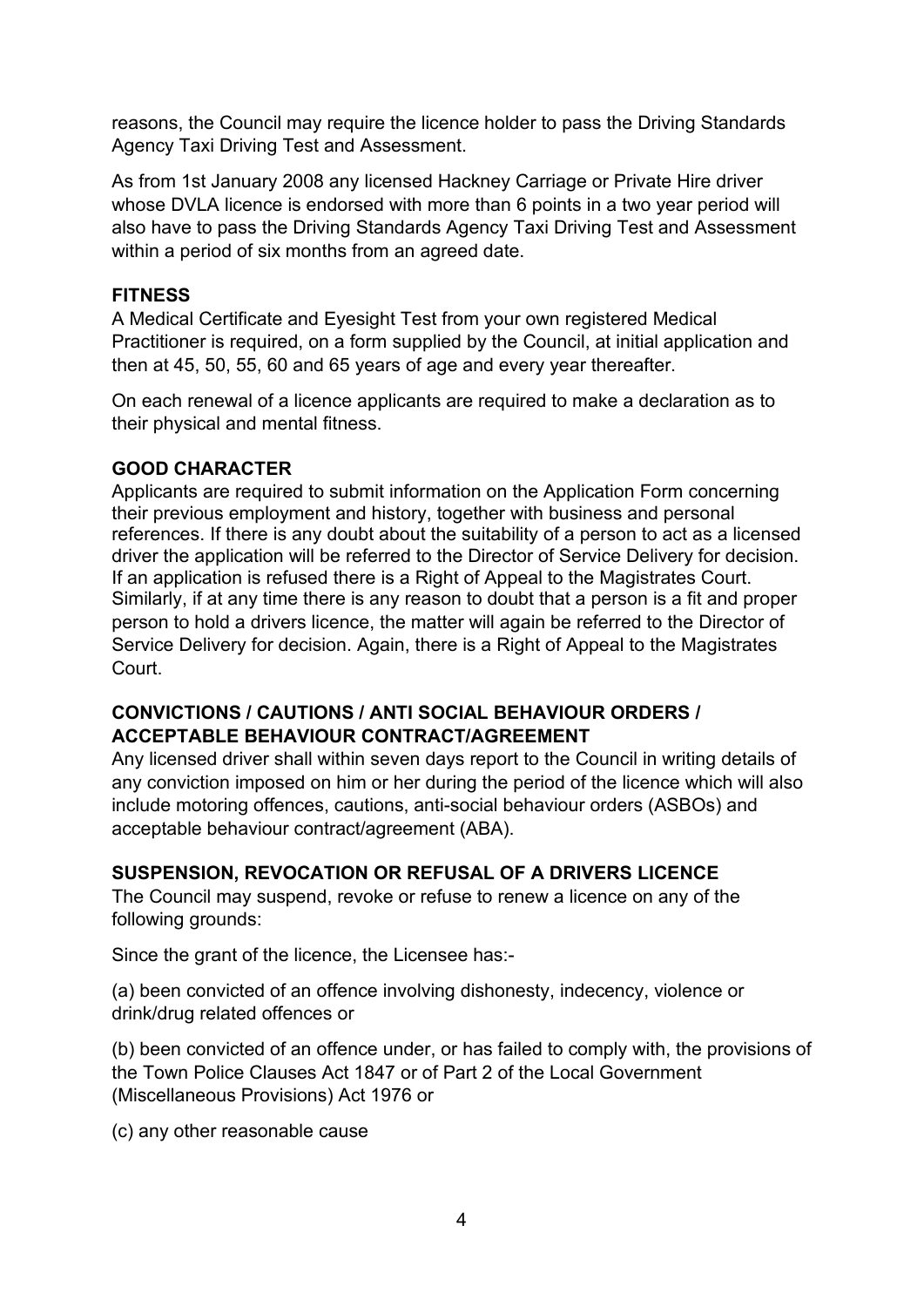If a licence is suspended, revoked or refused the Council will give written notice of the grounds for that action within 14 days, and there is a Right of Appeal to the Magistrates Court.

# **CONDUCT**

A high standard of conduct is expected from licensed drivers who should in all their dealings with the public be prompt, polite and helpful. Instances of improper conduct will be viewed most seriously, and a record will be maintained of complaints against individual drivers. Consideration may be given to the suspension, revocation, or refusal to renew a licence in the light of a driver's record.

The driver's licence must be deposited with the Proprietor of the vehicle being driven, either Hackney Carriage or Private Hire. On demand a Drivers Licence must be produced within 5 days on request by an Authorised Officer of the Council or a Police Constable (Section 53 of the 1976 Act).

Every driver must co-operate with any Authorised Officer of the Council or Police Constable and in this regard must obey all reasonable requirements and provide all assistance and information requested of them (Section 73 of the 1976 Act).

## **DRESS/APPEARANCE**

Drivers are expected to be clean and tidy in their appearance and to be dressed in a manner that does not cause embarrassment to members of the public. To that end swimwear, football style tops and shorts, sleeveless vests or singlets are NOT allowed.

#### **BADGES**

Drivers, whilst working, are always required to wear the badge provided by the Council in accordance with the Byelaws or Conditions of Licence.

Badges shall be in a form prescribed by the Council. Upon suspension or revocation or expiry of the driver's licence, the driver shall return his badge to the Council on demand.

## **TRAILERS**

No licensed vehicles may tow any trailer unless evidence of valid insurance to cover such use for hire or reward has been produced to the Licensing Officer. The contents of the trailer must be secured and covered in a proper manner. Any trailer used must comply with regulations in all aspects and where required the driver must hold the appropriate Towing Licence as issued by DVLA. Trailers will be authorised solely for the purpose of transporting luggage.

## **TRANSFER OF VEHICLES**

If the proprietor of a vehicle transfers his interest in the vehicle to another person, he shall within 14 days give notice in writing to the Council specifying the name and address of the person to whom the vehicle has been transferred. A charge will be made for this service.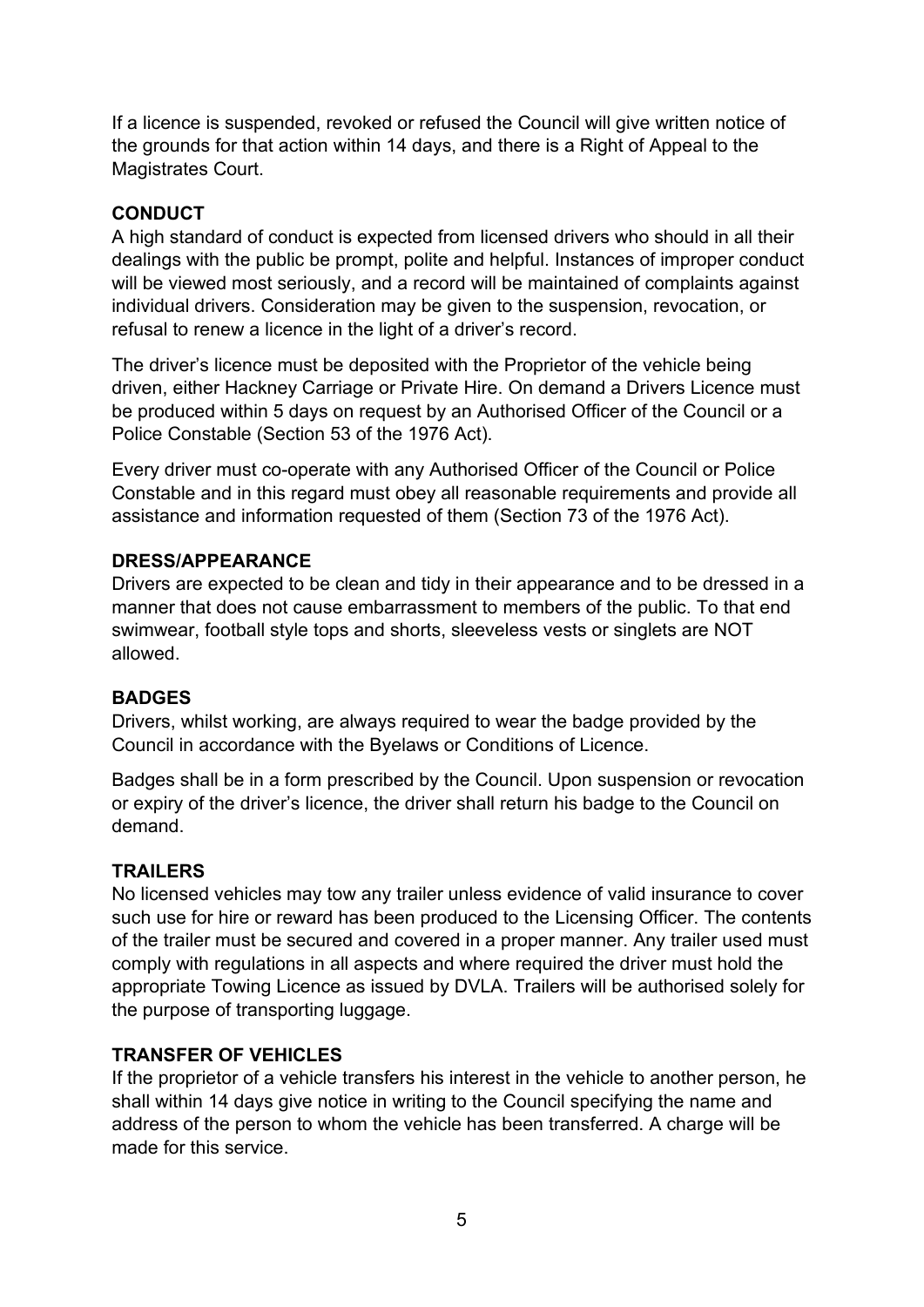### **DISPOSAL OF VEHICLE**

In the event of a vehicle being sold, other than by transfer, the Identification Plates shall be returned to the Council. Should a replacement vehicle be obtained the plates will be reissued for use in connection with the new vehicle once it is licensed.

### **SUSPENSION AND REVOCATION OF VEHICLE LICENCE**

The Council may suspend, revoke, or refuse to renew a vehicle licence if the vehicle is unfit or any offence has been committed by the operator or driver or for any other reasonable cause.

Notice of the grounds shall be given to the Proprietor within 14 days and a Right of Appeal exists to the Magistrates Court.

#### **SAFETY EQUIPMENT**

All vehicles are required by the Byelaws or Licence Conditions to carry a suitable and efficient fire extinguisher and first aid kit.

#### **ADVERTISING**

Advertising of Company Name, Logo's and Telephone Numbers are restricted to the front driver's and passenger's door only. No other advertising of any description is allowed anywhere else on the vehicle. Limited advertising may be permitted on the rear of the roof sign.

#### **BLACKED OUT WINDOWS**

Totally blacked out windows on Hackney Carriage or Private Hire Vehicles will not be permitted. However, partially darkened windows may be allowed at the discretion of the Licensing Officer.

#### **ACCIDENTS TO HACKNEY CARRIAGE/PRIVATE HIRE VEHICLES**

Any accident to a hackney carriage/private hire vehicle causing damage materially affecting the safety, performance or appearance of the vehicle, or the comfort or convenience of the persons carried therein, must be reported to the Council as soon as practicable and in any case within 72 hours of the occurrence. It is the responsibility of **the driver of the vehicle at the time of the accident** to report that accident to the Licensing Officer.

#### **FARE TO BE DEMANDED**

The driver shall not demand from any hirer of a hackney carriage vehicle an amount in excess of that fare shown on the taxi meter. The only fares that can be charged are controlled by the 'table of fares' issued by the Council. The 'table of fares' are a maximum tariff that can be charged and as such it is perfectly legal to charge a fare lower than the fare shown on the taxi meter.

Where a passenger is taken to a destination outside Lewes District Council area or where a passenger is collected from outside LDC to be returned to our area, the fare can be charged either on a metered fare or a predetermined set price. That set price must be agreed with the hirer at the time of hiring or booking.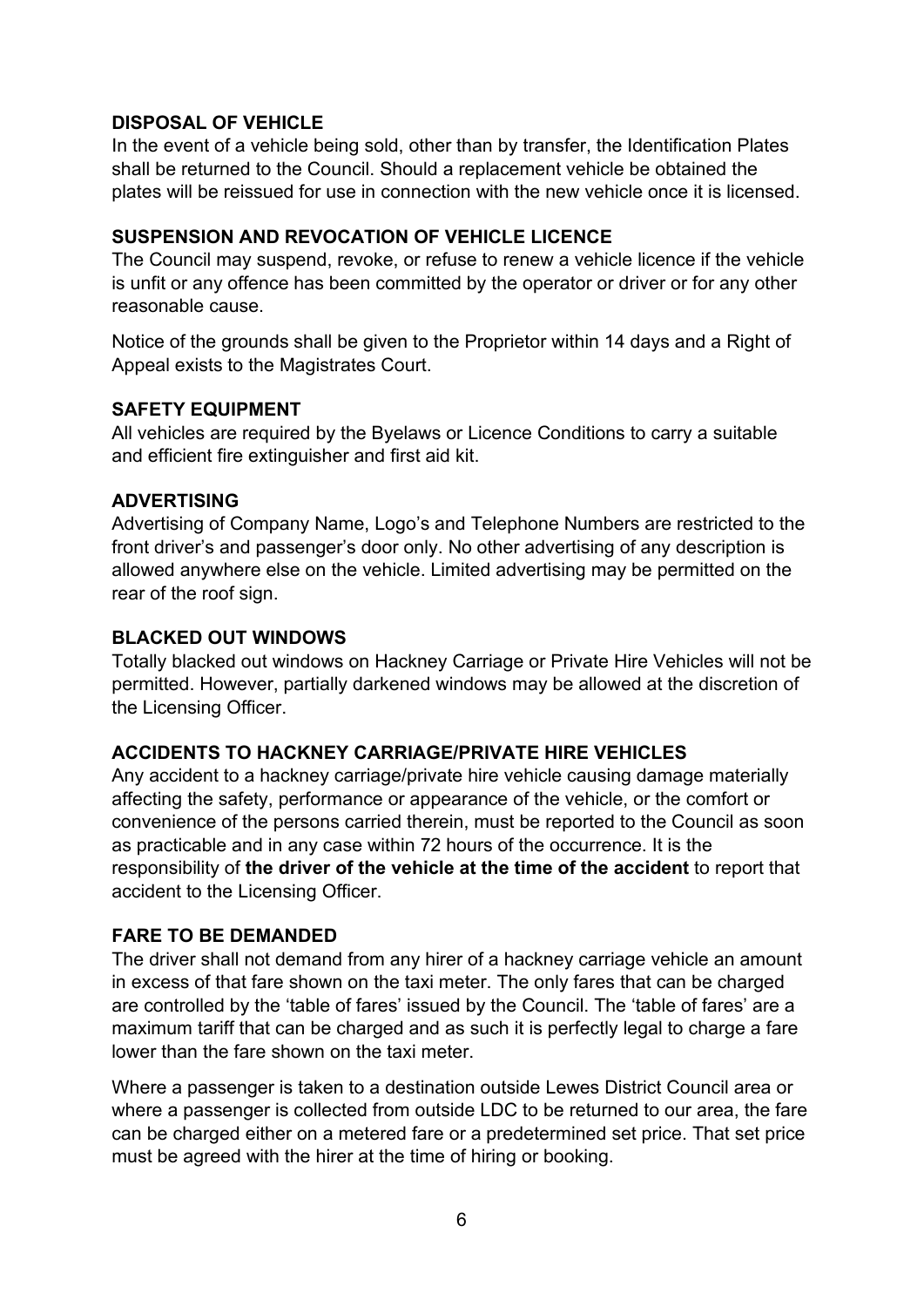There is no 'BOOKING FEE' within the table of fares of Lewes District Council and it is illegal to charge such fee.

Hackney carriages CANNOT charge for 'dead mileage'. The meter must be set at the point of collection within the district and cancelled at the destination. Any additional miles undertaken to collect the passenger or to return to base after the passenger has been dropped at their destination cannot be charged.

No extra set charge on top of the metered fare can be made for the collection of any item which includes takeaway meals.

# **HACKNEY CARRIAGE DRIVER**

Every driver of a Hackney Carriage licensed to ply for hire in the Council area must hold a current Hackney Carriage Drivers Licence issued by the Council. It is an offence to ply for hire unless both the driver and the vehicle are licensed to do so.

Licences are issued subject to the requirements of the Byelaws which, together with the statutory provisions of the 1847 and 1976 Act, lay down the Code of Conduct and matters relating to Hackney Carriage Drivers.

# **ELIGIBILITY**

The requirements for both Hackney Carriage and Private Hire Drivers licences are the same. An applicant must:

- a) Pass the Driving Standards Agency Taxi Driving Test and Assessment
- b) pass a Knowledge Test
- c) be over the age of 21
- d) hold and have held for at least 12 months a Full UK Drivers Licence
- e) be a fully competent driver
- f) be physically and mentally fit

g) be a fit and proper person to drive a vehicle for public/private hire (any convictions including motoring offences, Cautions, Anti-Social Behaviour Order's (ASBO) and Acceptable Behaviour Agreement/Contracts (ABA) will be taken into account). To that end all applicants will be the subject of a Disclosure and Barring Service (formerly CRB) check. All existing drivers will be required to complete a DBS check every three years.

## **CONDUCT**

The attention of Hackney Carriage Drivers is drawn to the Byelaws, a copy of which should be retained for use in the vehicle.

## **SCANNERS**

Any driver of a vehicle convicted of the use of a radio scanner will be barred from holding a Hackney Carriage/Private Hire Drivers Licence with the Council for a minimum period of five years from the date of conviction.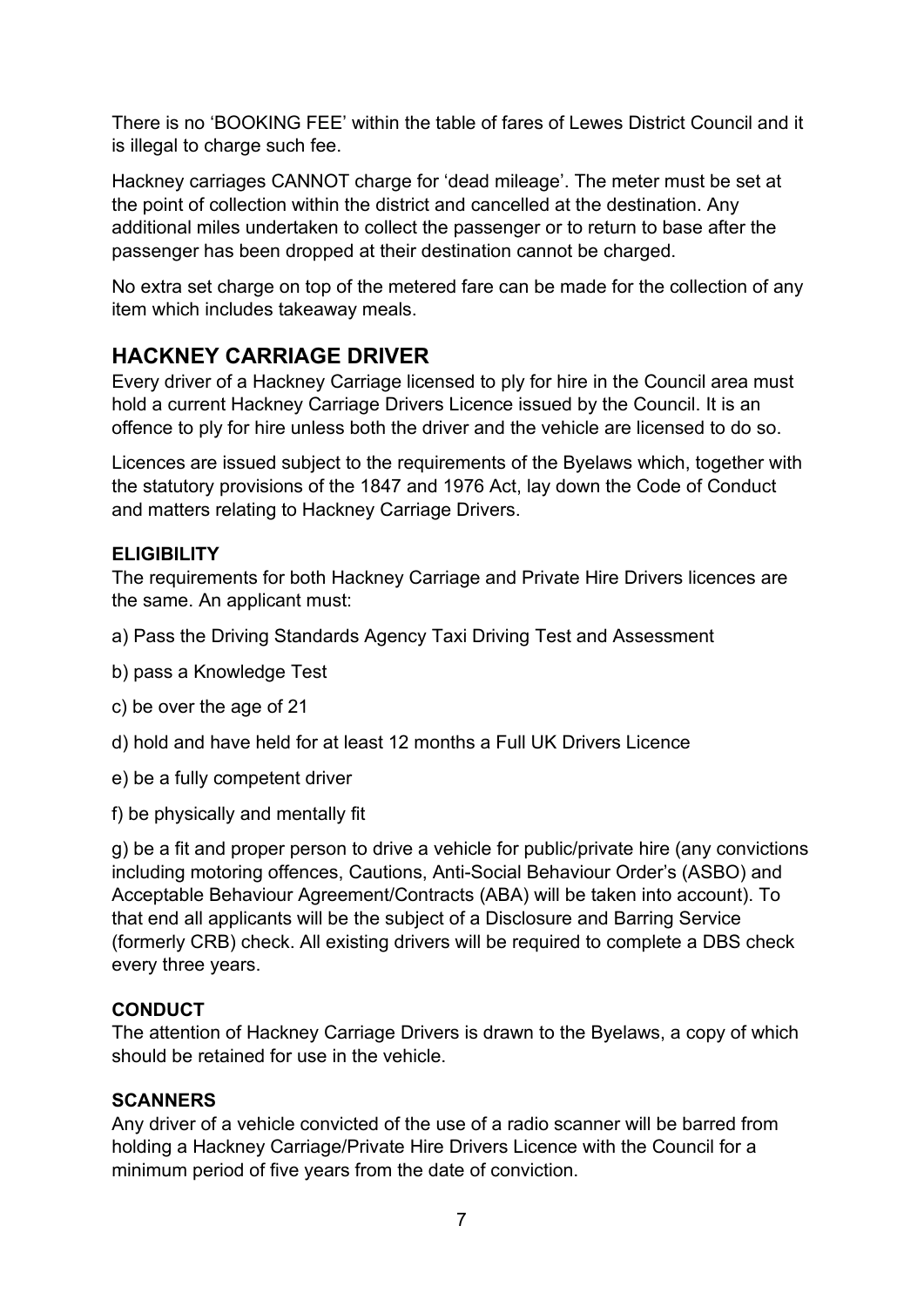# **Hackney Carriage Vehicle Licenses**

## **Conditions of License**

## **MAINTENANCE OF VEHICLE**

The vehicle and all its fittings and equipment shall at all times when the vehicle is in use or available for hire be kept in an efficient, safe, tidy and clean condition and all relevant statutory requirements, including in particular those contained in The Motor Vehicles (Construction and Use) Regulations shall be fully complied with. All hackney carriages will undergo a mechanical inspection, by an approved garage, every six months.

# **ALTERATION OF VEHICLE**

No material alteration or change in the specification, design, condition, or appearance of the vehicle shall be made without the approval of the Council at any time while the licence is in force.

## **IDENTIFICATION PLATE**

The plate identifying the vehicle as a Hackney Carriage is required to be exhibited on the vehicle pursuant to Section 51 Town Police Clauses Act 1847. The plate shall at all times be securely fixed on the outside to the rear of the vehicle in a conspicuous position and in such a manner as to be easily removable by an authorised officer of the Council or a Constable.

## **INTERIOR MARKINGS**

The proprietor shall cause to be clearly marked and maintained inside the vehicle and in such a position as to be visible at all times to persons conveyed therein the number of his/her licence and the number of passengers prescribed in the licence.

## **ROOF SIGNS**

The proprietor shall cause to be affixed and maintained an illuminated roof sign of a pattern approved by the Council.

## **FIRST AID KIT**

There shall always be provided and maintained in the vehicle when it is in use or available for hire, a suitable first aid kit containing appropriate first aid dressings and appliances available for immediate use in an emergency.

## **FIRE EXTINGUISHER**

There shall always be provided and maintained in the vehicle when it is in use or available for hire, a suitable Fire Extinguisher which must conform to British and European Standards.

## **SIGNS & NOTICES**

The proprietor shall cause to be affixed and maintained in the vehicle in a conspicuous position in accordance with the directions of the Council any sign or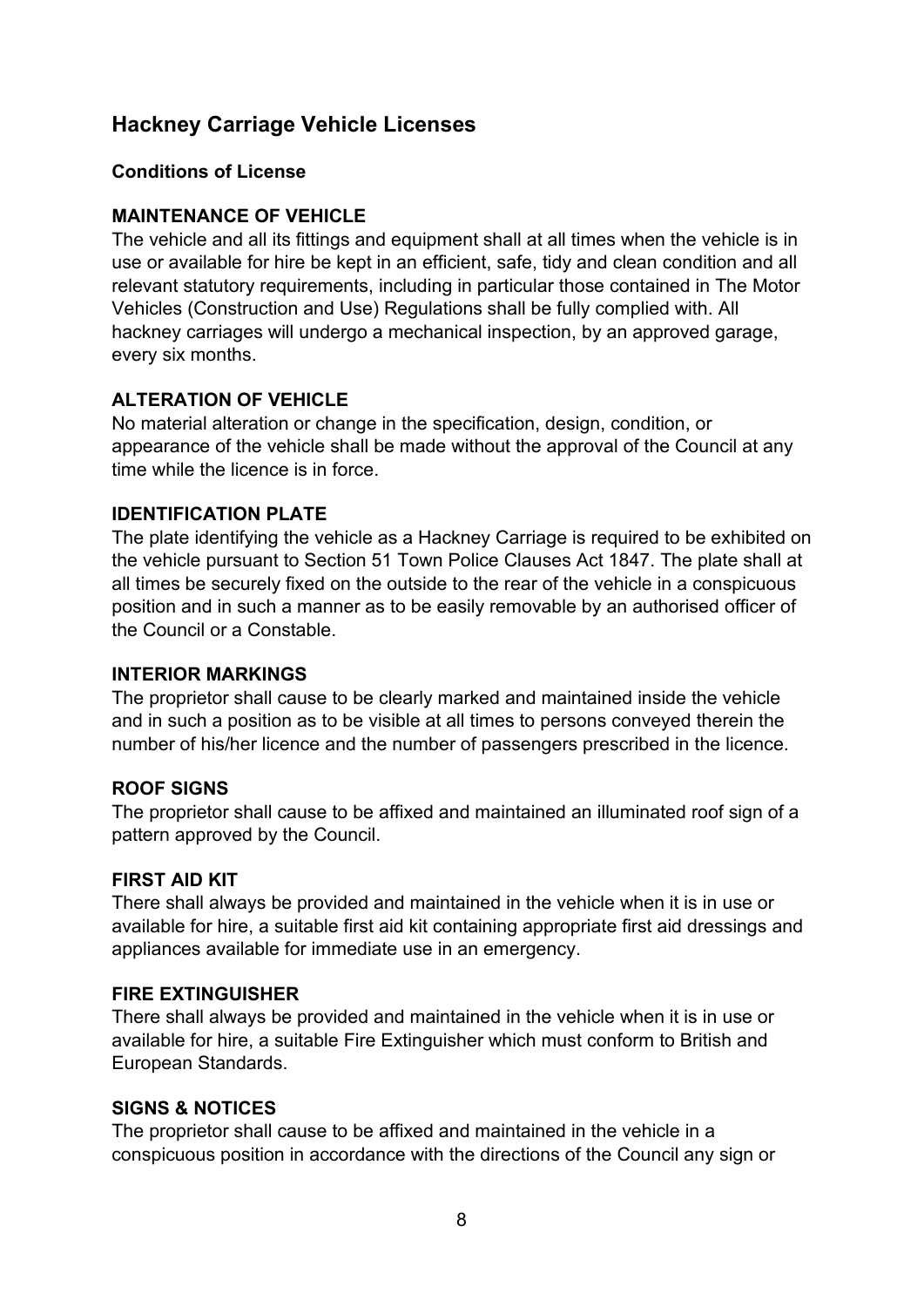notice relating to hackney carriage vehicles which the Council may from time to time require.

### **INSURANCE**

A current insurance certificate or cover note must be displayed, where it can be seen by the passengers, in each hackney carriage.

# **CHANGE OF ADDRESS**

The proprietor shall notify the Council in writing of any change of his/her address during the period of the licence within seven days of such change taking place.

## **CONVICTIONS, CAUTION, ANTI SOCIAL BEHAVIOUR ORDER, ACCEPTABLE BEHAVIOUR AGREEMENT/CONTRACT**

The proprietor shall within seven days disclose to the Council in writing details of any conviction, caution, Anti-Social Behaviour Order, Acceptable Behaviour Agreement/Contract imposed on him/her or, (if the proprietor is a company or a partnership, on any of the directors or partners) during the period of the licence.

# **DEPOSIT OF DRIVER'S LICENCE**

If the proprietor permits or employs any other person to drive the vehicle as a hackney carriage vehicle, he/she shall before that person commences to drive the vehicle cause the driver to deliver to him/her, his/her hackney carriage driver's licence for retention until such time as the driver ceases to be permitted or employed to drive the vehicle or any other vehicle of his/hers.

## **ACCIDENTS**

Any accident to a hackney carriage vehicle causing damage materially affecting the safety, performance or appearance of the vehicle or the comfort or convenience of persons carried therein, must be reported as soon as practicable and in any case within 72 hours of the occurrence.

## **ADVERTISING**

Advertising of Company Name, Logo's and Telephone Numbers are restricted to the front driver's and passenger's door only. No other advertising of any description is allowed anywhere else on the vehicle. Limited advertising may be permitted on the rear of the roof sign.

## **BLACKED OUT WINDOWS**

Totally blacked out windows in hackney carriages will not be permitted. However, partially darkened windows may be allowed at the discretion of the Licensing Officer.